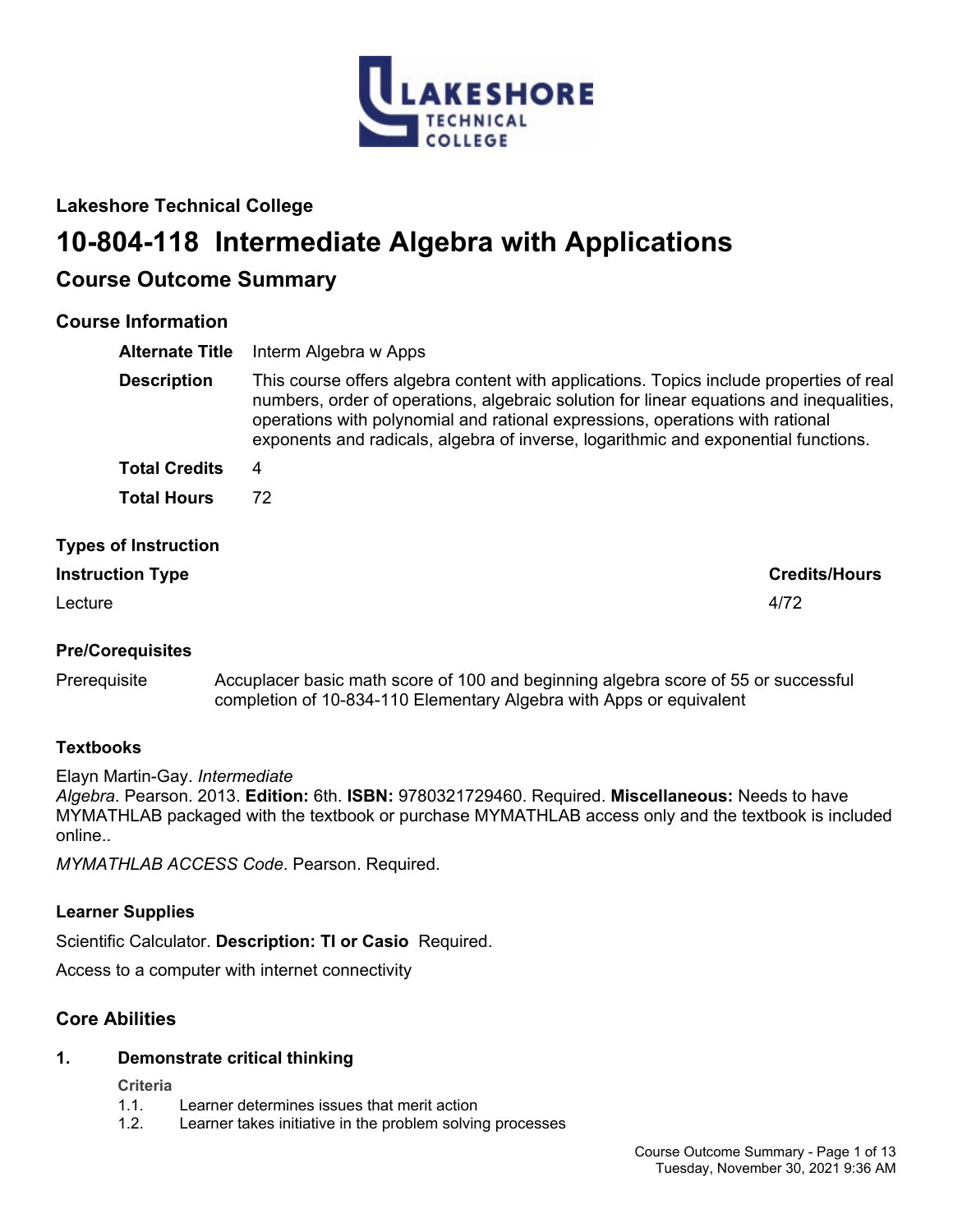- 1.3. Learner makes decisions considering alternatives and consequences
- 1.4. Learner refines action plans based on evaluation of feedback
- 1.5. Learner identifies interdependencies of world issues & events

#### **2. Use mathematics effectively**

#### **Criteria**

- 2.1. Learner solves real world problems using mathematics
- 2.2. Learner measures accurately
- 2.3. Learner analyzes graphical information
- 2.4. Learner demonstrates an understanding of world measurements and foreign currency exchange

## **Course Competencies**

## **1. Apply properties of real number systems**

#### **Linked Core Abilities** Demonstrate critical thinking Use mathematics effectively

## **Assessment Strategies**

- 1.1. by completing assignments, quizzes, lab work, and tests with a satisfactory score as detailed in the grading scale
- 1.2. by active participation in class discussion and activities

## **Criteria**

## *Performance will be successful when:*

- 1.1. you identify the different sets of real numbers
- 1.2. you use set notations
- 1.3. you find intersections and unions of sets
- 1.4. you graph real numbers on the number line
- 1.5. you compare real numbers

## **Learning Objectives**

- 1.a. Identify natural numbers, whole numbers, integers and rational and irrational real numbers.
- 1.b. Determine the identites and inverses.
- 1.c. Use set notations
- 1.d. Determine subsets, intersections and unions of sets
- 1.e. Use appropriate mathematical terminology (variables, algebraic expressions evaluate, natural numbers, whole numbers, integers, real numbers, element, set builder notation, rational numbers, irrational numbers, subset, intersection, union, reciprocal, and commutative, associative and distributive properties).
- 1.f. Graph real numbers on the number line
- 1.g. Compare real numbers
- 1.h. Use operation and order symbols to write mathematical sentences
- 1.i. Identify commutative, associative and disbutive, closure, identity, and inverse properties.
- 1.j. Use commutative, associative, and distributive properites.
- 1.k. Write algebraic expressions.
- 1.l. Simplify algebraic expressions.

## **2. Evaluate expressions**

**Linked Core Abilities**

Demonstrate critical thinking Use mathematics effectively

#### **Assessment Strategies**

- 2.1. by completing assignments, quizzes, lab work, and tests with a satisfactory score as detailed in the grading scale
- 2.2. by active participation in class discussion and activities

## **Criteria**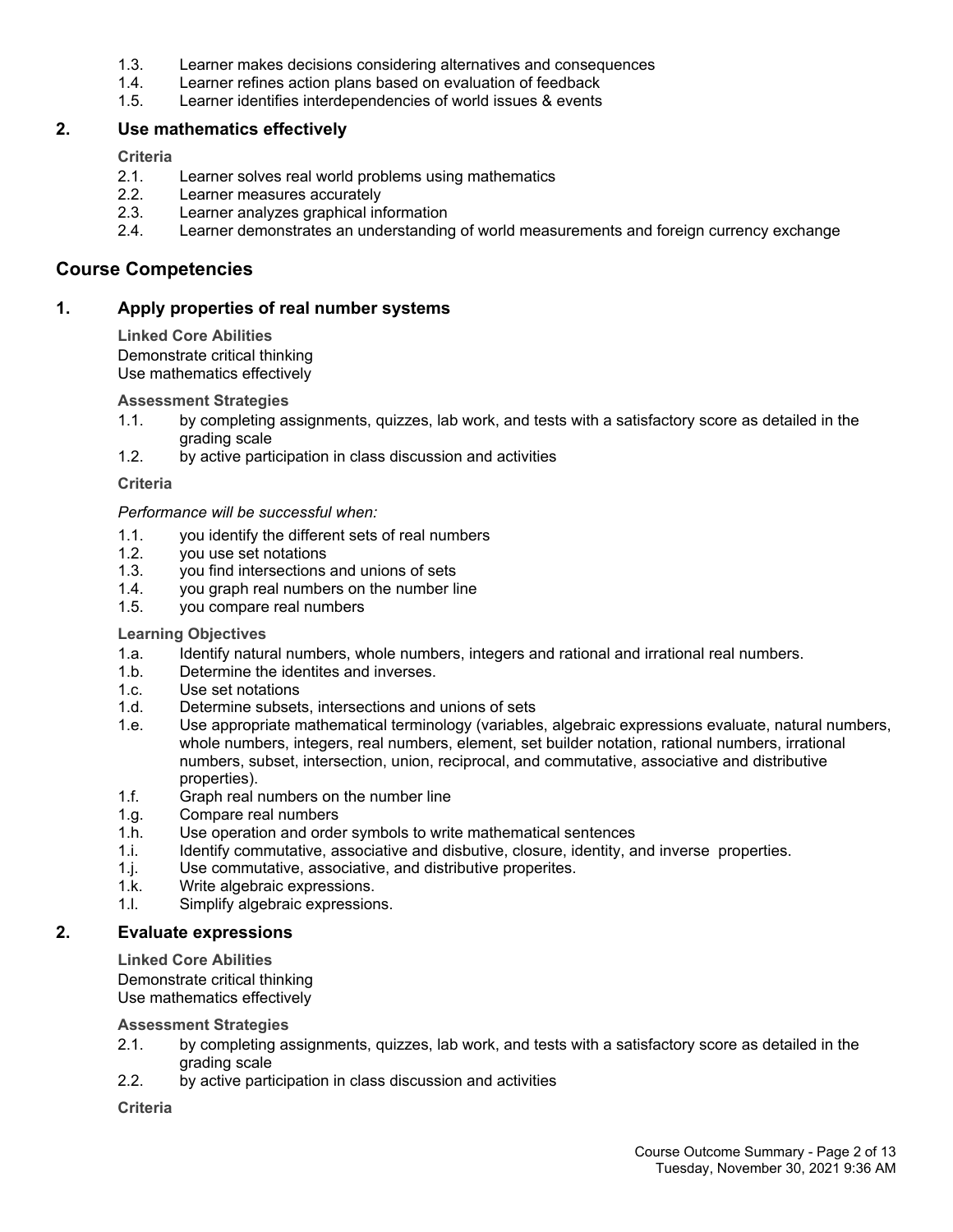*Performance will be successful when:*

- 2.1. you identify additive inverse, absolute values, and reciprocals
- 2.2. you add, subtract, multiply, and divide real numbers
- 2.3. you substitute values for variables
- 2.4. you find powers and roots of real numbers
- 2.5. you apply the order of operation
- 2.6. you evaluate absolute value expressions

#### **Learning Objectives**

- 2.a. Identify additive inverse, absolute values, and reciprocals
- 2.b. Add, subtract, multiply, and divide real numbers
- 2.c. Substitute values for variables
- 2.d. Find powers and roots of real numbers
- 2.e. Apply the order of operation
- 2.f. Evaluate absolute value expressions
- 2.g. Evaluate expressions containing exponents
- 2.h. Evaluate algebraic expressions
- 2.i. Write word phrases as algebraic expressions
- 2.j. Use a calculator properly and efficiently for computations.

#### **3. Solve linear equations**

**Linked Core Abilities**

Demonstrate critical thinking Use mathematics effectively

**Assessment Strategies**

- 3.1. by completing assignments, quizzes, lab work, and tests with a satisfactory score as detailed in the grading scale
- 3.2. by active participation in class discussion and activities

#### **Criteria**

#### *Performance will be successful when:*

- 3.1. you evaluate formulas
- 3.2. you solve equations and formulas for a specific variable
- 3.3. you write and solve equations from given information
- 3.4. you solve application problems using formulas and linear equations

#### **Learning Objectives**

- 3.a. Define linear equations, first degree equations, solution, solution set, equivalent equations
- 3.b. Simplify linear equations by using the distributive property.
- 3.c. Simplify linear equations by combining like terms.
- 3.d. Solve linear equations using the Addition Property of Equality and the Multiplicative Property of Equality.
- 3.e. Solve linear equations containing fractions and decimals.
- 3.f. Classify equations as conditional, contradiction, or identity.
- 3.g. Recognize equations with no solution.
- 3.h. Write linear equations to model application problems.
- 3.i. Solve application problems that are modelled by linear equations.
- 3.j. Solve a formula for a specified variable.
- 3.k. Solve application problems using formulas.
- 3.l. Solve absolute value equations.

#### **4. Solve linear inequalities**

**Linked Core Abilities**

Demonstrate critical thinking

Use mathematics effectively

**Assessment Strategies**

- 4.1. by completing assignments, quizzes, lab work, and tests with a satisfactory score as detailed in the grading scale
- 4.2. by active participation in class discussion and activities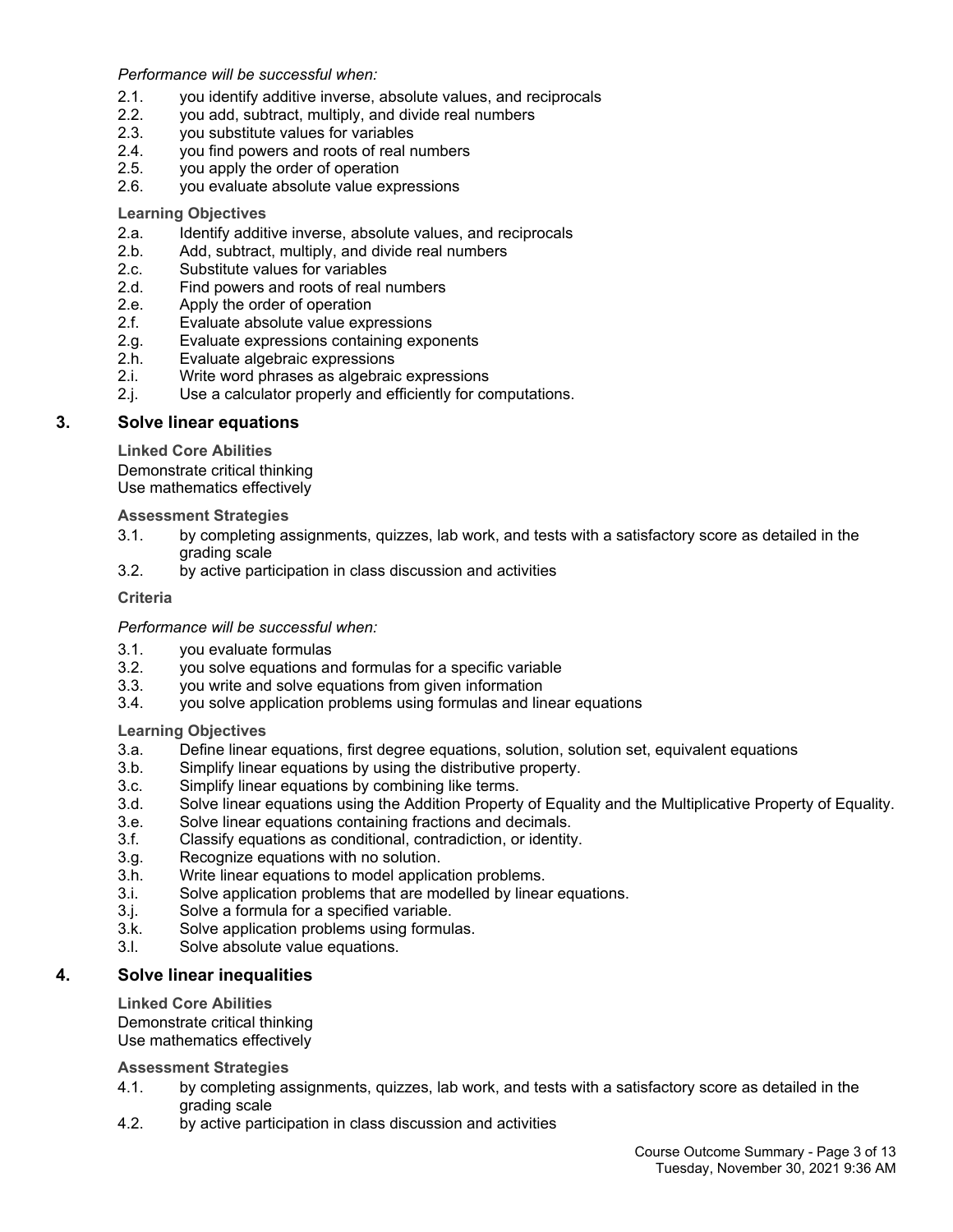## **Criteria**

#### *Performance will be successful when:*

- 4.1. you solve simple and compound linear and compound linear inequalities
- 4.2. you solve absolute value equations and inequalities
- 4.3. you solve word problems involving equations, absolute value, and inequalities
- 4.4. you use internal notation and set builder notations
- 4.5. you graph inequalities
- 4.6. you graph absolute value inequalities

**Learning Objectives**

- 4.a. Write solution sets in interval notation.
- 4.b. Write soltution sets for inequalities in set builder notation.
- 4.c. Solve linear inequalities using the Addition Property of Inequalities.
- 4.d. Solve linear inequalities using the Multiplication Property of Inequalities.
- 4.e. Solve linear inequalities that require using both the Addition Property of Inequalities and the Multiplication Property of Equality.
- 4.f. Solve application problems that can be modeled by linear inequalities.
- 4.g. Find the intersection of two sets.
- 4.h. Find the union of two sets.
- 4.i. Solve compound inequalities containing the word "and".
- 4.j. Solve compound inequalities containing the word "or".
- 4.k. Solve absolute value inequalities containing the less than symbol.
- 4.l. Solve absolute value inequalities containing the greater than symbol.
- 4.m. Graph absolute value inequalities.

## **5. Use the Cartesian coordinate system**

**Linked Core Abilities**

Demonstrate critical thinking Use mathematics effectively

**Assessment Strategies**

- 5.1. by completing assignments, quizzes, lab work, and tests with a satisfactory score as detailed in the grading scale
- 5.2. by active participation in class discussion and activities

**Criteria**

## *Performance will be successful when:*

- 5.1. you find the distance between two points
- 5.2. you find the midpoint of two points
- 5.3. you find the slope given two points or the equation of the line

## **Learning Objectives**

- 5.a. Calculate the slope of a line given two point.
- 5.b. Determine the slope of a line given the equation of a line.
- 5.c. Determine the slopes of horizontal and vertical lines.
- 5.d. Compare the slopes of parallel and perpendicular lines.
- 5.e. Calculate the midpoint of a line segment given the ordered pairs of the endpoints.
- 5.f. Calculate the distance between any two point on the rectangular coordinate system (Cartesian Coordinate system)

## **6. Demonstrate graphing skills on the Cartesian coordinate plane**

**Linked Core Abilities** Demonstrate critical thinking Use mathematics effectively

**Assessment Strategies**

- 6.1. by completing assignments, quizzes, lab work, and tests with a satisfactory score as detailed in the grading scale
- 6.2. by active participation in class discussion and activities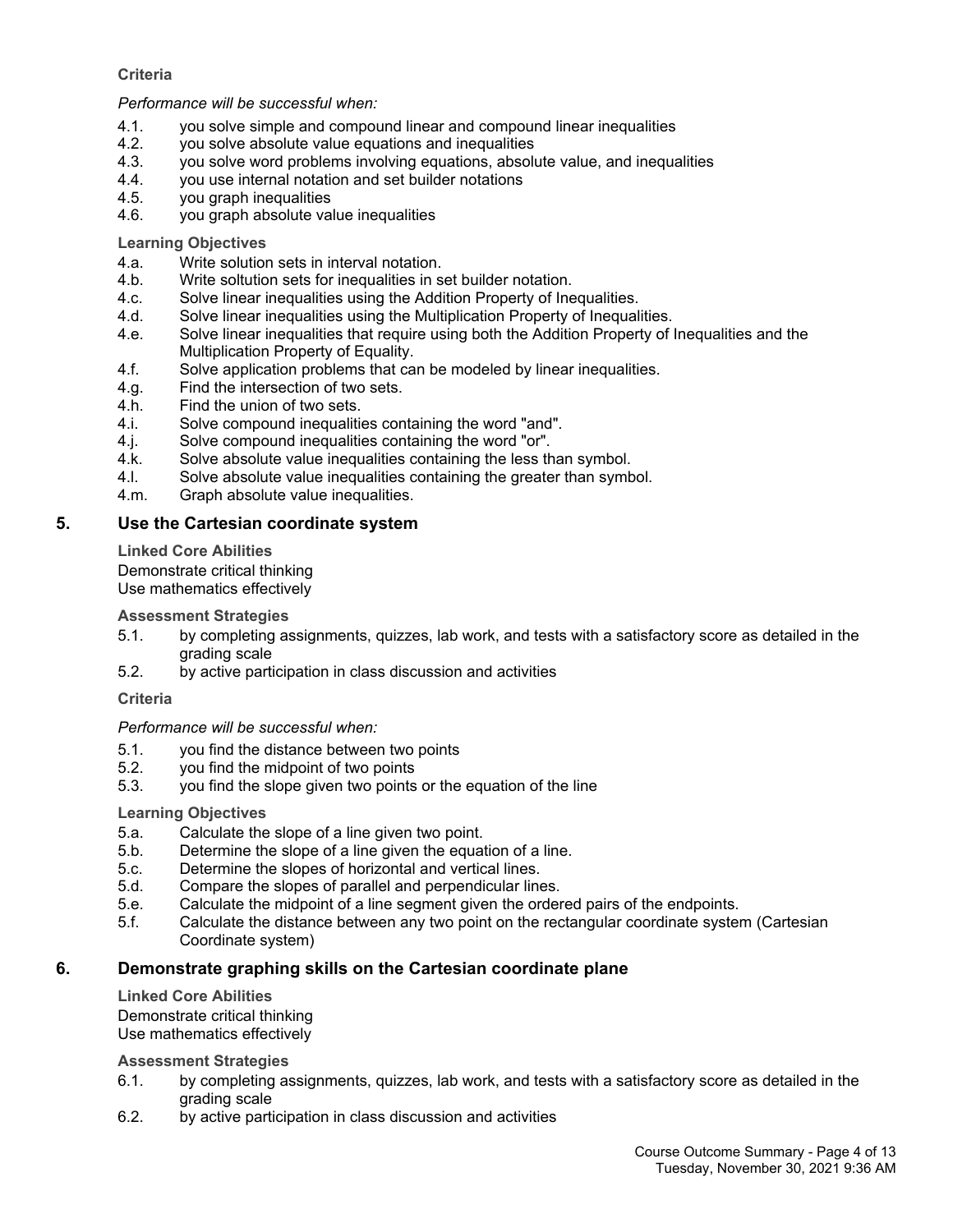## **Criteria**

*Performance will be successful when:*

- 6.1. you plot ordered pairs, read coordinates, and identify x- and y- intercepts
- 6.2. you graph a line, given its slope and point on the line
- 6.3. you graph linear function
- 6.4. you graph linear equations

#### **Learning Objectives**

- 6.a. Plot ordered pairs on the rectangular coordinate system.
- 6.b. Determine whether an ordered pair is a solution to an equation in two variables.
- 6.c. Graph linear functions using a table of values.
- 6.d. Graph linear functions using the x and y intercepts.
- 6.e. Graph horizontal and vertical lines.
- 6.f. Graph a line using the slope and y-intercept.
- 6.g. Graph nonlinear functions (quadratic, absolute value, square root functions.
- 6.h. Graph linear inequalities.
- 6.i. Graph the intersection or union of two linear inequalities.
- 6.j. Interpret linear functions for vertical and horizontal shifts.

## **7. Analyze linear equations**

**Linked Core Abilities**

Demonstrate critical thinking Use mathematics effectively

**Assessment Strategies**

- 7.1. by completing assignments, quizzes, lab work, and tests with a satisfactory score as detailed in the grading scale
- 7.2. by active participation in class discussion and activities

**Criteria**

#### *Performance will be successful when:*

- 7.1. you use slope to determine if two lines are parallel, perpendicular, or neither
- 7.2. you find the equation of a line, given two points of the line
- 7.3. you write the equation of a line in standard, slope-intercept, or point-slope form

**Learning Objectives**

- 7.a. Write the equation of a line in standard form.
- 7.b. Write the equation of a line in slope intercept form.
- 7.c. Determine the slope and y-intercept from the equation of a line.
- 7.d. Write equations of horizontal and vertical lines.
- 7.e. Interpret the slope intercept form of an equation.
- 7.f. Use the point-slope form of an equation to write the equation of a line given one point and the slope.
- 7.g. Use the slope-intercept form of an equation to write an equation of a line.
- 7.h. Write the equation of a line given two points.
- 7.i. Analyze slopes to determine if lines are parallel or perpendicular.
- 7.j. Find the equation of a line that is parallel to another given line.
- 7.k. Find the equation of a line that is perpendicular to another given line.

## **8. Apply properties of functions and relations**

**Linked Core Abilities**

Demonstrate critical thinking Use mathematics effectively

#### **Assessment Strategies**

- 8.1. by completing assignments, quizzes, lab work, and tests with a satisfactory score as detailed in the grading scale
- 8.2. by active participation in class discussion and activities

**Criteria**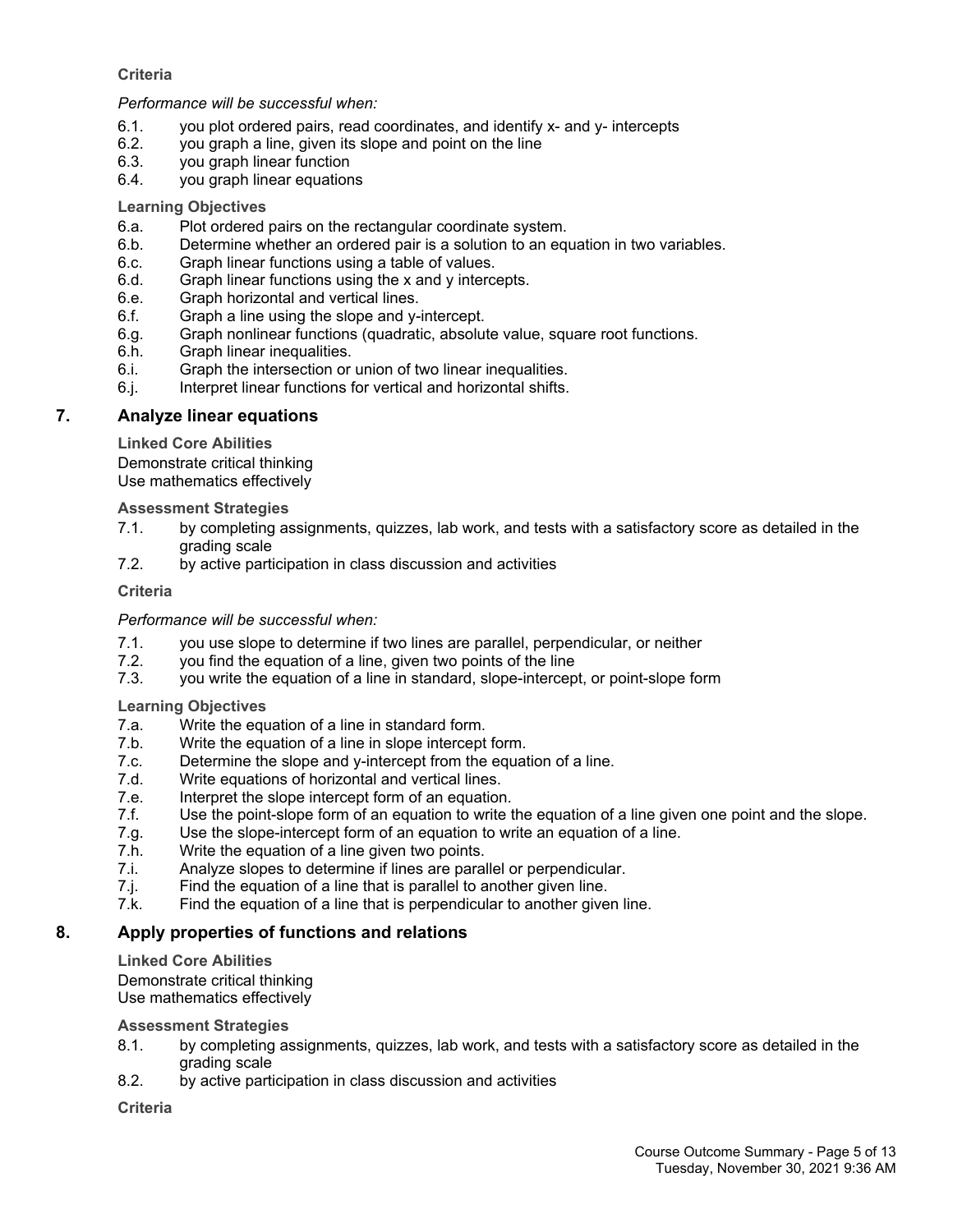*Performance will be successful when:*

- 8.1. you distinguish the differences between relations and functions
- 8.2. you find the domain and range of a relation or function
- 8.3. you use function notation
- 8.4. you solve applications involving functions

#### **Learning Objectives**

- 8.a. Define relation, domain and range.
- 8.b. Identify functions.
- 8.c. Use the vertical line test to identify functions.
- 8.d. Determine the domain and range of a function.
- 8.e. Identify dependent and independent variables.
- 8.f. Use function notation.

### **9. Solve systems of equations and inequalities**

**Linked Core Abilities**

Demonstrate critical thinking Use mathematics effectively

#### **Assessment Strategies**

- 9.1. by completing assignments, quizzes, lab work, and tests with a satisfactory score as detailed in the grading scale
- 9.2. by active participation in class discussion and activities

#### **Criteria**

#### *Performance will be successful when:*

- 9.1. you solve systems of two linear equation by graphing, elimination, and substitution methods
- 9.2. you solve systems of three linear equations using elimination and /or substitution methods
- 9.3. you classify systems as consistent/inconsistent or dependent/ independent
- 9.4. you solve application problems involving systems or equations
- 9.5. you solve applications of systems of equations

#### **Learning Objectives**

- 9.a. Determine whether an ordered pair is a solution to a system of equations.
- 9.b. Determine if a system of equations is consistent or inconsistent.
- 9.c. Determine if the graph of a system of equations is dependent or independent.
- 9.d. Solve a system of equations by graphing.
- 9.e. Solve a system of equations by substitution.
- 9.f. Solve a system of equations by elimination.
- 9.g. Solve a system of 3 equations in 3 variables by elimination.
- 9.h. Solve a system of 3 equations in 3 variable by substitution.
- 9.i. Solve application problems that can be modeled by a system of two linear equations.
- 9.j. Solve application problems that involve cost and revenue functions.
- 9.k. Solve application problems that can be modeled by a system of three equations in three linear equations.

## **10. Apply properties of exponents**

**Linked Core Abilities**

Demonstrate critical thinking Use mathematics effectively

#### **Assessment Strategies**

- 10.1. by completing assignments, quizzes, lab work, and tests with a satisfactory score as detailed in the grading scale
- 10.2. by active participation in class discussion and activities

# **Criteria**

## *Performance will be successful when:*

- 10.1. you apply product, quotient, negative, and zero exponent rules
- 10.2. you apply the power rule for exponents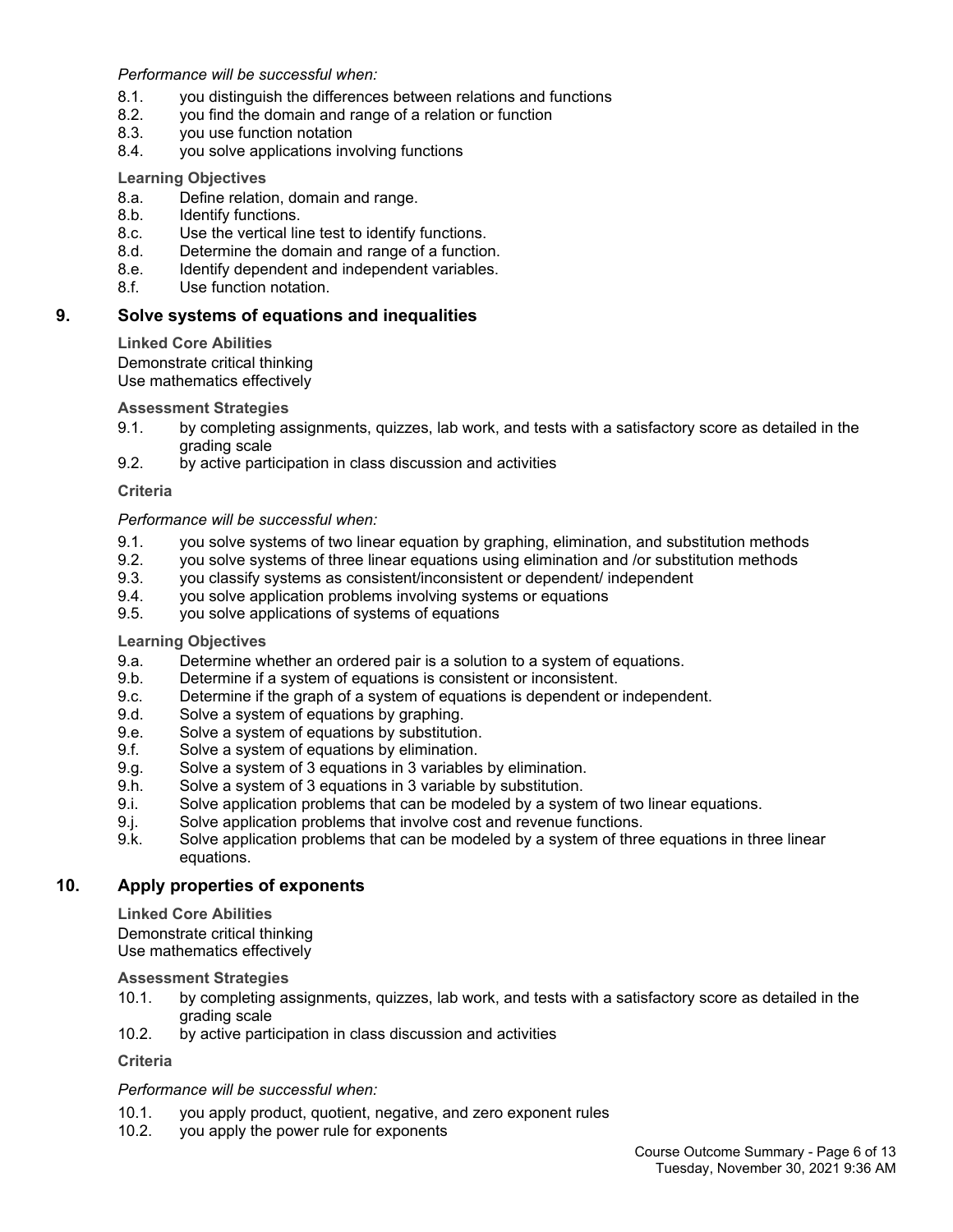- 10.3. you change numbers to scientific notation and vice versa
- 10.4. you use scientific notation in calculations

# **Learning Objectives**

- 10.a. Simplify expression using the product rule for exponents.
- 10.b. Simplify expressions using the quotient rule for exponents.
- 10.c. Evaluate expressions raised to the 0 power.<br>10.d. Evaluate expressions raised to the negative
- Evaluate expressions raised to the negative nth power.
- 10.e. Convert between scientific notation and standard notation.
- 10.f. Convert between engineering notation and standard notation.
- 10.g. Convert between scientific notation and engineering notation.
- 10.h. Compute using scientific notation.
- 10.i. Use a calculator properly and efficiently for conversions between standard notation, scientific notation and engineering notation.
- 10.j. Convert negative exponents to positive exponents.
- 10.k. Simplify exponential expressions using the rules of exponents.

# **11. Perform basic operations with polynomials**

# **Linked Core Abilities**

Demonstrate critical thinking

Use mathematics effectively

# **Assessment Strategies**

- 11.1. by completing assignments, quizzes, lab work, and tests with a satisfactory score as detailed in the grading scale
- 11.2. by active participation in class discussion and activities

## **Criteria**

## *Performance will be successful when:*

- 11.1. you identify the degree of a polynomial<br>11.2. vou add. subtract. multiply. and divide i
- you add, subtract, multiply, and divide polynomials
- 11.3. you solve application problems involving polynomials

## **Learning Objectives**

- 11.a. Define term, constant, like terms, polynomial, monomial, binomial, trinomial.
- 11.b. Identify terms in a polynomial.
- 11.c. Identify the degree of a term.
- 11.d. Identify the degree of a polynomial.
- 11.e. Define polynomial function.
- 11.f. Add polynomials.
- 11.g. Subtract polynomials
- 11.h. Recognize the graph of a polynomial function based on the degree of the polynomial.
- 11.i. Multiply two or monomials.
- 11.j. Multiply a monomial by polynomial using the distributive property.
- 11.k. Multiply two binomials using the distributive property.
- 11.l. Multiply two binomials using the FOIL method.
- 11.m. Multiply two polynomials.
- 11.n. Define conjugates.
- 11.o. Multiply the sum and difference of two terms.
- 11.p. Square a binomial.
- 11.q. Evaluate polynomial functions.
- 11.r. Multiply three or more polynomials.
- 11.s. Divide a polynomial by a monomial.
- 11.t. Divide a polynomial by a binomial using long division.

## **12. Graph functions and relations**

**Linked Core Abilities** Demonstrate critical thinking Use mathematics effectively

**Assessment Strategies**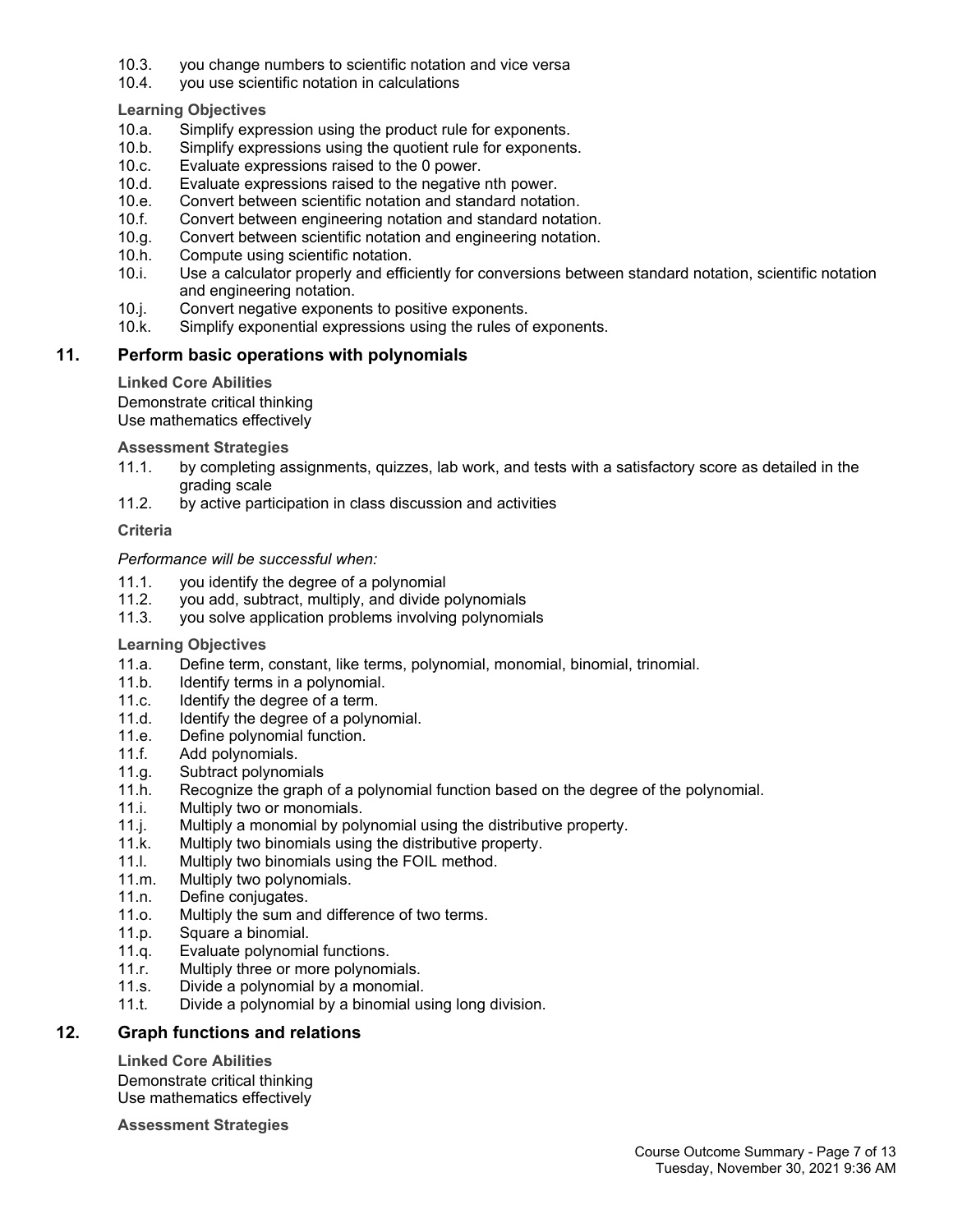- 12.1. by completing assignments, quizzes, lab work, and tests with a satisfactory score as detailed in the grading scale
- 12.2. by active participation in class discussion and activities

## **Criteria**

## *Performance will be successful when:*

- 12.1. you graph quadratic, radical, absolute value, and cubic functions
- 12.2. you interpret rigid transformations of functions<br>12.3. vou recognize equations of circle in standard for
- 12.3. you recognize equations of circle in standard form
- 12.4. you recognize circles in non-standard form
- 12.5. you graph circles

## **Learning Objectives**

- 12.a. Graph quadratic equations in two variables (quadratic, absolute value, square root functions).
- 12.b. Graph linear functions.
- 12.c. Graph absolute value equations<br>12.d. Graph radical and cubic equation
- Graph radical and cubic equations.
- 12.e. Graph piece-wise-defined functions.
- 12.f. Analyze equations to determine vertical and horizontal shifting.
- 12.g. Sketch graphs of functions that involve vertical and horizontal shifting.
- 12.h. Graph a reflection of the graph of a function.
- 12.i. Analyze the difference in equations that have graphs that are reflections of each other.

## **13. Factor polynomials**

**Linked Core Abilities**

Demonstrate critical thinking Use mathematics effectively

## **Assessment Strategies**

- 13.1. by completing assignments, quizzes, lab work, and tests with a satisfactory score as detailed in the grading scale
- 13.2. by active participation in class discussion and activities

## **Criteria**

## *Performance will be successful when:*

- 13.1. you calculate the greatest common factors
- 13.2. you factor trinomials
- 13.3. you factor by grouping and by substitution
- 13.4. you factor the difference of two squares, two cubes, and the sum of two cubes

## **Learning Objectives**

- 13.a. Identify the greatest common factor in a list of monomials
- 13.b. Factor out the greatest common factor of a polynomials terms.
- 13.c. Factor out the greatest common binomial factor.
- 13.d. Factor polynomials with 4 by grouping.
- 13.e. Factor trinomials with a leading coefficient of 1.
- 13.f. Factor trinomials with a leading coefficient that is not one.
- 13.g. Factor out -1 from a polynomial.
- 13.h. Factor trinomials using substitution.
- 13.i. Factor perfect square trinomials
- 13.j. Factor the difference of two perfect squares.
- 13.k. Factor the difference of two perfect cubes.
- 13.l. Factor the sum of two perfect cubes.

## **14. Solve equations using factoring**

## **Linked Core Abilities**

Demonstrate critical thinking Use mathematics effectively

## **Assessment Strategies**

14.1. by completing assignments, quizzes, lab work, and tests with a satisfactory score as detailed in the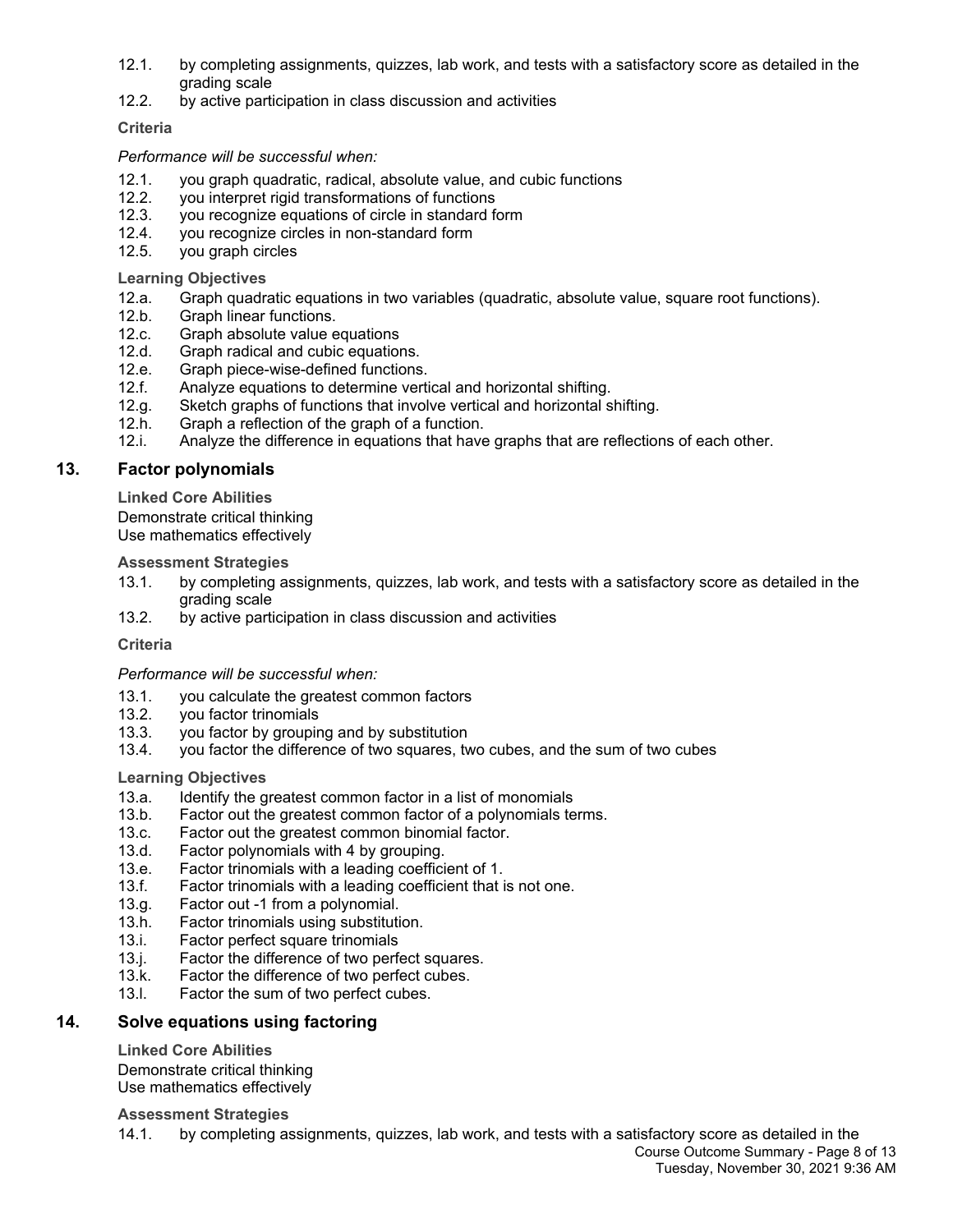grading scale

14.2. by active participation in class discussion and activities

**Criteria**

*Performance will be successful when:*

- 14.1. you use the zero factor property
- 14.2. you solve quadratic and cubic equations using factoring

**Learning Objectives**

- 14.a. Write polynomial equations in standard form.
- 14.b. Identify the degree of a polynomial equation.
- 14.c. Use the zero-factor property to solve quadratic and cubic equations
- 14.d. Solve application problems that can be modeled by polynomial equations.
- 14.e. Solve application problems using Pythagorean Theorem.
- 14.f. Find the x-intercepts of a polynomial function.
- 14.g. Match a graph of a polynomial function to its equation.
- 14.h. Interpret the relationship of the x-intercepts of the graph of a quadratic equations with the roots of the equation.

## **15. Evaluate rational expressions**

**Linked Core Abilities**

Demonstrate critical thinking Use mathematics effectively

**Assessment Strategies**

- 15.1. by completing assignments, quizzes, lab work, and tests with a satisfactory score as detailed in the grading scale
- 15.2. by active participation in class discussion and activities

#### **Criteria**

*Performance will be successful when:*

- 15.1. you identify and simplify rational expressions
- 15.2. you find domain of rational expressions
- 15.3. you add, subtract, multiply, and divide rational expressions
- 15.4. you simplify complex fractions

**Learning Objectives**

- 15.a. Define rational expression, and complex fraction.
- 15.b. Factor rational expressions.
- 15.c. Find the domain of a rational expression.
- 15.d. Write rational expressions in lowest terms.
- 15.e. Simplify rational expressions.
- 15.f. Multiply rational expressions
- 15.g. Factor out a -1 to reverse subtraction.
- 15.h. Solve application problems modeled by rational functions.
- 15.i. Add or subtract rational expressions with common denominators.
- 15.j. Identify the least common denominator of two or more rational expressions.
- 15.k. Add or subtract rational expressions with unlike denominators.
- 15.l. Simplify complex fractions by simplifying the numerator and denominator and then dividing.
- 15.m. Simplify complex fractions by multiplying by a common denominator.
- 15.n. Simplify expressions with negative exponents.
- 15.o. Divide a polynomial by a monomial.
- 15.p. Divide a polynomial by a binomial.

## **16. Solve equations involving rational expressions**

#### **Linked Core Abilities**

Demonstrate critical thinking Use mathematics effectively

#### **Assessment Strategies**

16.1. by completing assignments, quizzes, lab work, and tests with a satisfactory score as detailed in the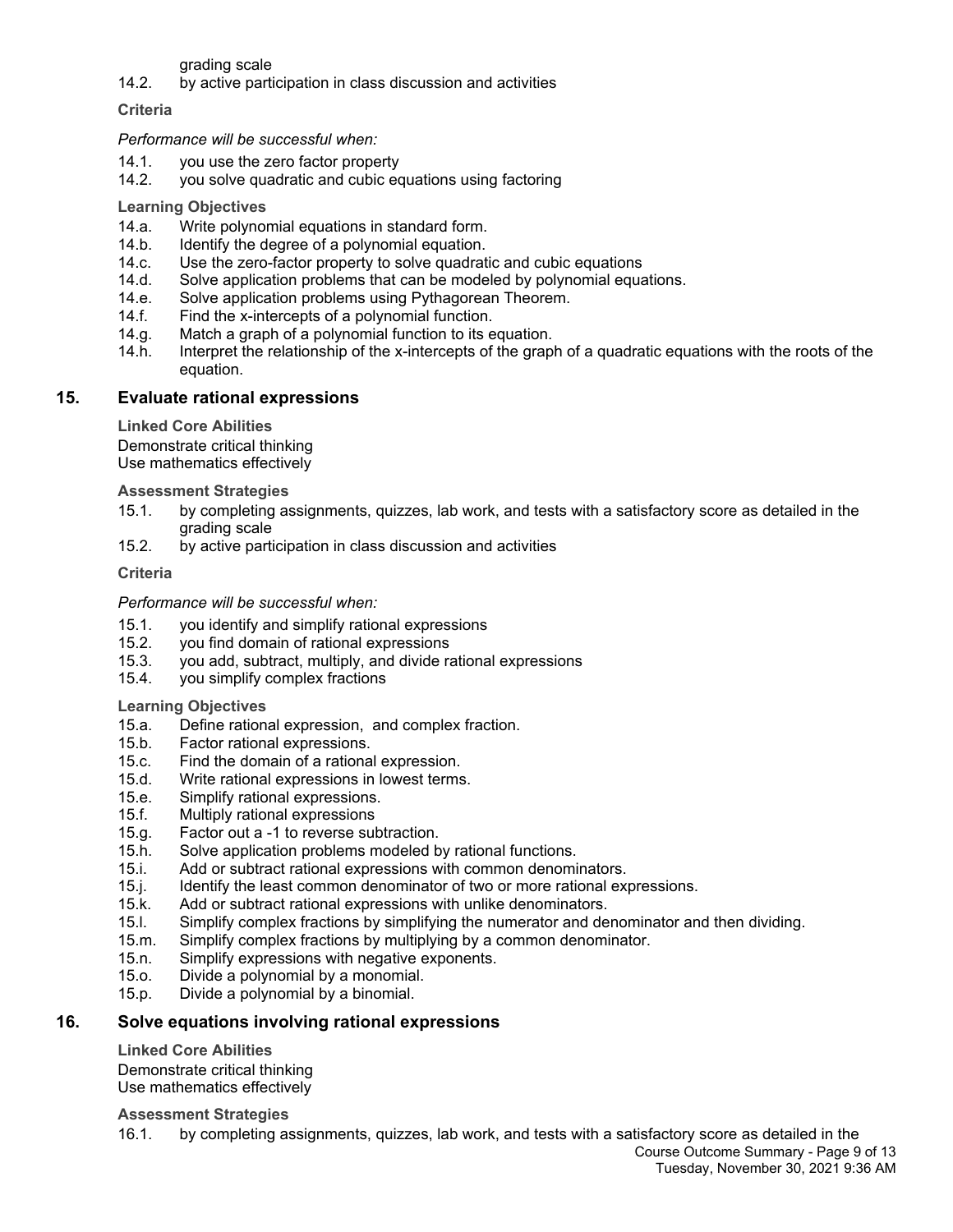grading scale

16.2. by active participation in class discussion and activities

#### **Criteria**

#### *Performance will be successful when:*

- 16.1. you solve application equations using proportions
- 16.2. you solve application problems using variation.
- 16.3. you solve equations by clearing the equation of fractions.
- 16.4. you check solution for extraneous roots

#### **Learning Objectives**

- 16.a. Differentiate between rational equations and rational expressions.
- 16.b. Determine the least common denominator of rational expressions.
- 16.c. Solve equations containing rational expressions by clearing out fractions.
- 16.d. Solve formula containing rational expressions for a specified variable
- 16.e. Solve application problems modeled by equations with rational expressions.
- 16.f. Solve problems involving direct variation.
- 16.g. Solve problems involving inverse variation.
- 16.h. Solve problems involving joint variation.
- 16.i. Solve problems involving combined variation.

## **17. Evaluate radical expressions**

**Linked Core Abilities**

Demonstrate critical thinking

Use mathematics effectively

#### **Assessment Strategies**

- 17.1. by completing assignments, quizzes, lab work, and tests with a satisfactory score as detailed in the grading scale
- 17.2. by active participation in class discussion and activities

#### **Criteria**

#### *Performance will be successful when:*

- 17.1. you convert radical notations to exponential expressions and vice-versa
- 17.2. you simplify radicals
- 17.3. you apply rules of exponents with positive and negative rational exponents
- 17.4. you add, subtract, multiply, and divide radicals

#### **Learning Objectives**

- 17.a. Calculate square roots.
- 17.b. Approximate square roots using a calculate.
- 17.c. Calculate cube roots.
- 17.d. Find nth roots.
- 17.e. Find the nth root of a^n when n is a positive number.
- 17.f. Find the nth root of a^n when n is a negative number.
- 17.g. Graph square and cube root functions.
- 17.h. Explain the meaning of the exponent 1/n.
- 17.i. Explain the meaning of the expression a^( m/n).
- 17.j. Explain the meaning of the expression a^(-m/n)
- 17.k. Write expressions that contain variables with negative rational exponents as positive rational exponents.
- 17.l. Simplify expressions containing rational exponents using the rules of exponents.<br>17.m. Simplify radical expressions using rational exponents.
- Simplify radical expressions using rational exponents.
- 17.n. Multiply expressions containing variables with rational exponents.
- 17.o. Factor out common factors that have variables with rational exponents from a polynomial containing rational exponents.
- 17.p. Use the product rule to multiply radicals.
- 17.q. Use the quotient rule to divide radicals.
- 17.r. Use the product rule and quotient rule to simplify radicals.
- 17.s. Identify like radicals
- 17.t. Add or subtract radical expressions.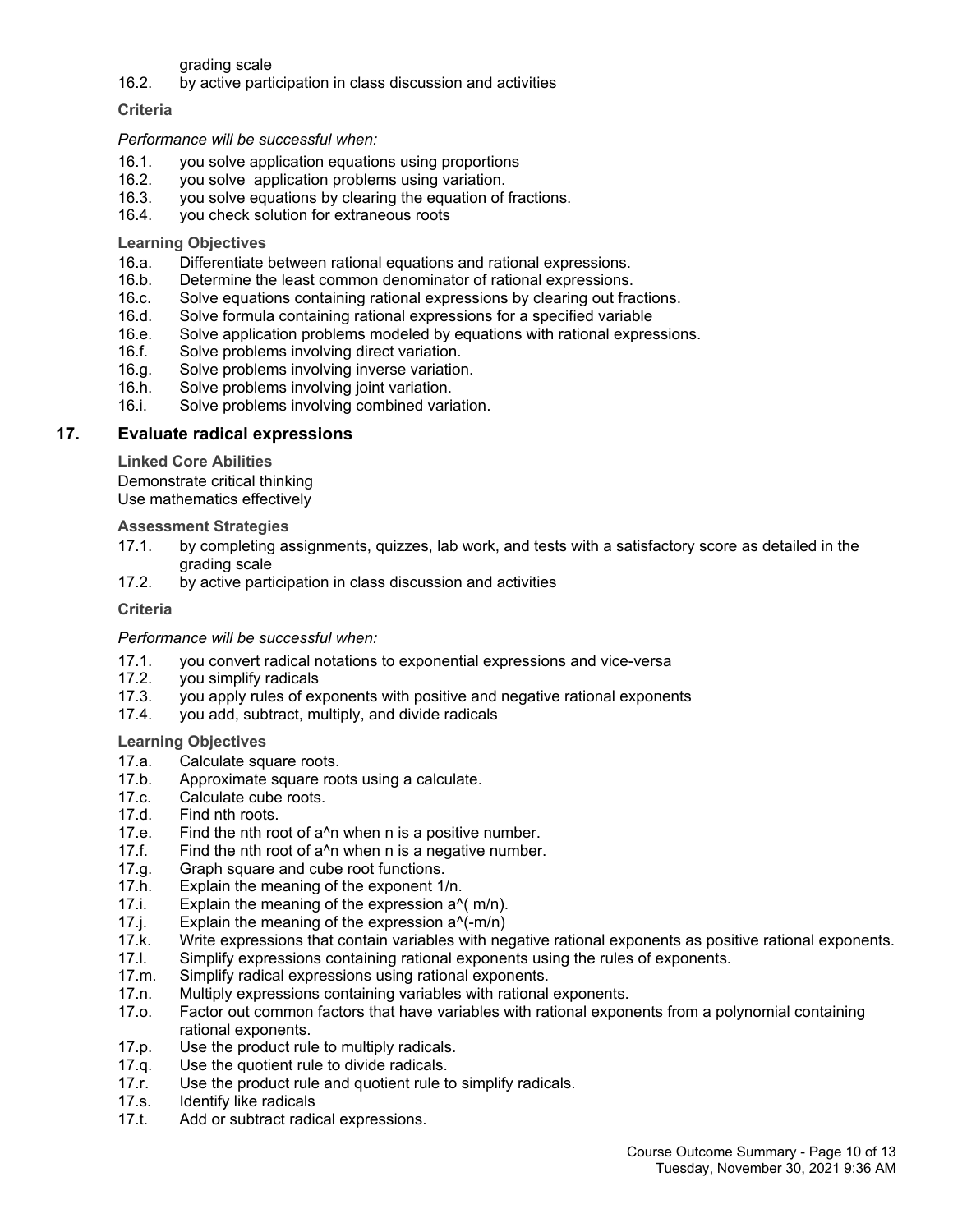- 17.u. Multiply radical expressions in polynomials.
- 17.v. Rationalize denominators containing one term.
- 17.w. Write conjugates of binomials containing radicals.
- 17.x. Multiply conjugates of binomials containing radicals.
- 17.y. Rationalize denominators containing two terms.<br>17.z. Rationalize numerators.
- Rationalize numerators.

### **18. Solve radical equations**

#### **Linked Core Abilities**

Demonstrate critical thinking Use mathematics effectively

#### **Assessment Strategies**

- 18.1. by completing assignments, quizzes, lab work, and tests with a satisfactory score as detailed in the grading scale
- 18.2. by active participation in class discussion and activities

#### **Criteria**

### *Performance will be successful when:*

- 18.1. you simplify radicals with numerical values
- 18.2. you simplify radical with algebraic terms
- 18.3. you interpret a graph of a radical equation

#### **Learning Objectives**

- 18.a. Isolate radical in an equation.
- 18.b. Solve equations containing 1 root using the power rule.
- 18.c. Solve equations that contain 2 or more radicals.
- 18.d. Find the length of the unknown side of right triangles using the Pythagorean Theorem.
- 18.e. Solve application problems using the Pythagorean theorem.
- 18.f. Solve application problems that are modeled by a radical equation.

## **19. Operate within the complex number system**

#### **Linked Core Abilities**

Demonstrate critical thinking Use mathematics effectively

**Assessment Strategies**

- 19.1. by completing assignments, quizzes, lab work, and tests with a satisfactory score as detailed in the grading scale
- 19.2. by active participation in class discussion and activities

## **Criteria**

#### *Performance will be successful when:*

- 19.1. you identify complex numbers
- 19.2. you simplify radicals that include complex numbers 19.3. you add, subtract, multiply, and divide complex num
- you add, subtract, multiply, and divide complex numbers

#### **Learning Objectives**

- 19.a. Define complex numbers.
- 19.b. Differentiate between complex number, real numbers and pure imaginary numbers.
- 19.c. Write square roots of negative numbers in the form bi
- 19.d. Simplify roots with negative radicands.
- 19.e. Add or subtract complex numbers.
- 19.f. Multiply complex numbers.
- 19.g. Define complex conjugates.
- 19.h. Divide complex numbers.
- 19.i. Raise i to powers.

## **20. Solve quadratic equations**

**Linked Core Abilities**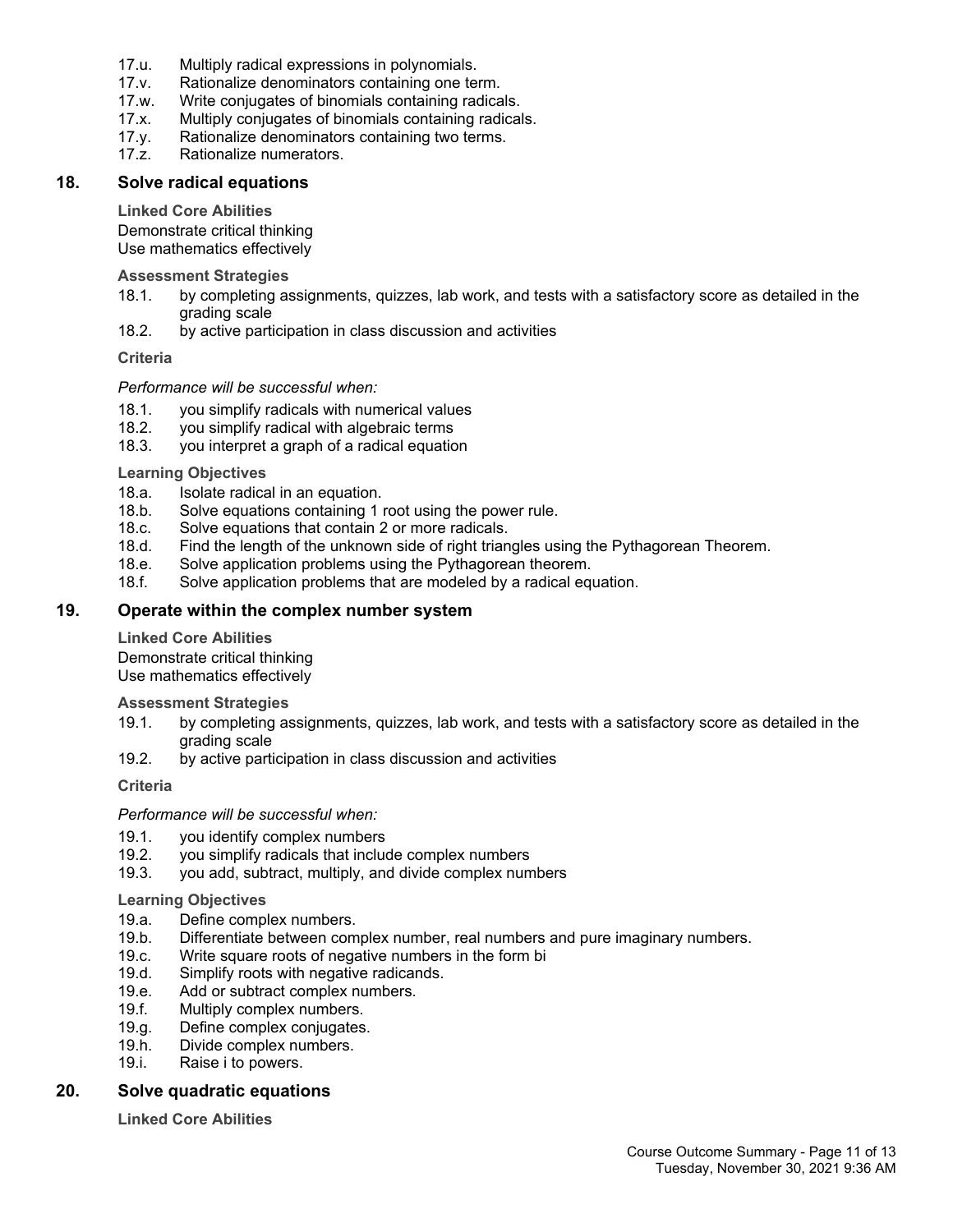Demonstrate critical thinking Use mathematics effectively

**Assessment Strategies**

- 20.1. by completing assignments, quizzes, lab work, and tests with a satisfactory score as detailed in the grading scale
- 20.2. by active participation in class discussion and activities

**Criteria**

*Performance will be successful when:*

- 20.1. you use square root principle and quadratic formula
- 20.2. you use the Pythagorean Theorem to solve problems involving right triangles
- 20.3. you solve application problems involving quadratic equations

**Learning Objectives**

- 20.a. Solve quadratic equations using the square root property.
- 20.b. Arrange a quadratic equation into standard form.
- 20.c. Solve quadratic equations using completing the square.
- 20.d. Solve application problems involving modeled by quadratic functions.
- 20.e. Solve quadratic equations using the quadratic formula.
- 20.f. Determine the number and type of solutions of a quadratic equation by using the discriminant.
- 20.g. Determine the legs and hypotenuse of a right triangle.
- 20.h. Solve application problems using right triangles and the pythagorean theorem.
- 20.i. Solve right triangle application problems modeled by quadratic equations.

## **21. Use Algebra functions**

**Linked Core Abilities**

Demonstrate critical thinking Use mathematics effectively

**Assessment Strategies**

- 21.1. by completing assignments, quizzes, lab work, and tests with a satisfactory score as detailed in the grading scale
- 21.2. by active participation in class discussion and activities

**Criteria**

*Performance will be successful when:*

- 21.1. you add, subtract, multiply, and divide functions
- 21.2. you find composites of functions
- 21.3. you identify one-to-one functions
- 21.4. you find and graph inverse functions

#### **Learning Objectives**

- 21.a. Add functions
- 21.b. Subtract functions<br>21.c. Multiply functions.
- Multiply functions.
- 21.d. Divide functions.
- 21.e. Construct composite functions.
- 21.f. Determine whether a function is a one-to-one function.
- 21.g. Use the horizontal line test to decide whether a function is a one-to-one function.
- 21.h. Find the inverse of a function.
- 21.i. Graph functions and their inverses.
- 21.j. Determine whether two functions are inverses of each other.

## **22. Apply properties of exponential and logarithmic functions**

**Linked Core Abilities** Demonstrate critical thinking Use mathematics effectively

**Assessment Strategies**

22.1. by completing assignments, quizzes, lab work, and tests with a satisfactory score as detailed in the